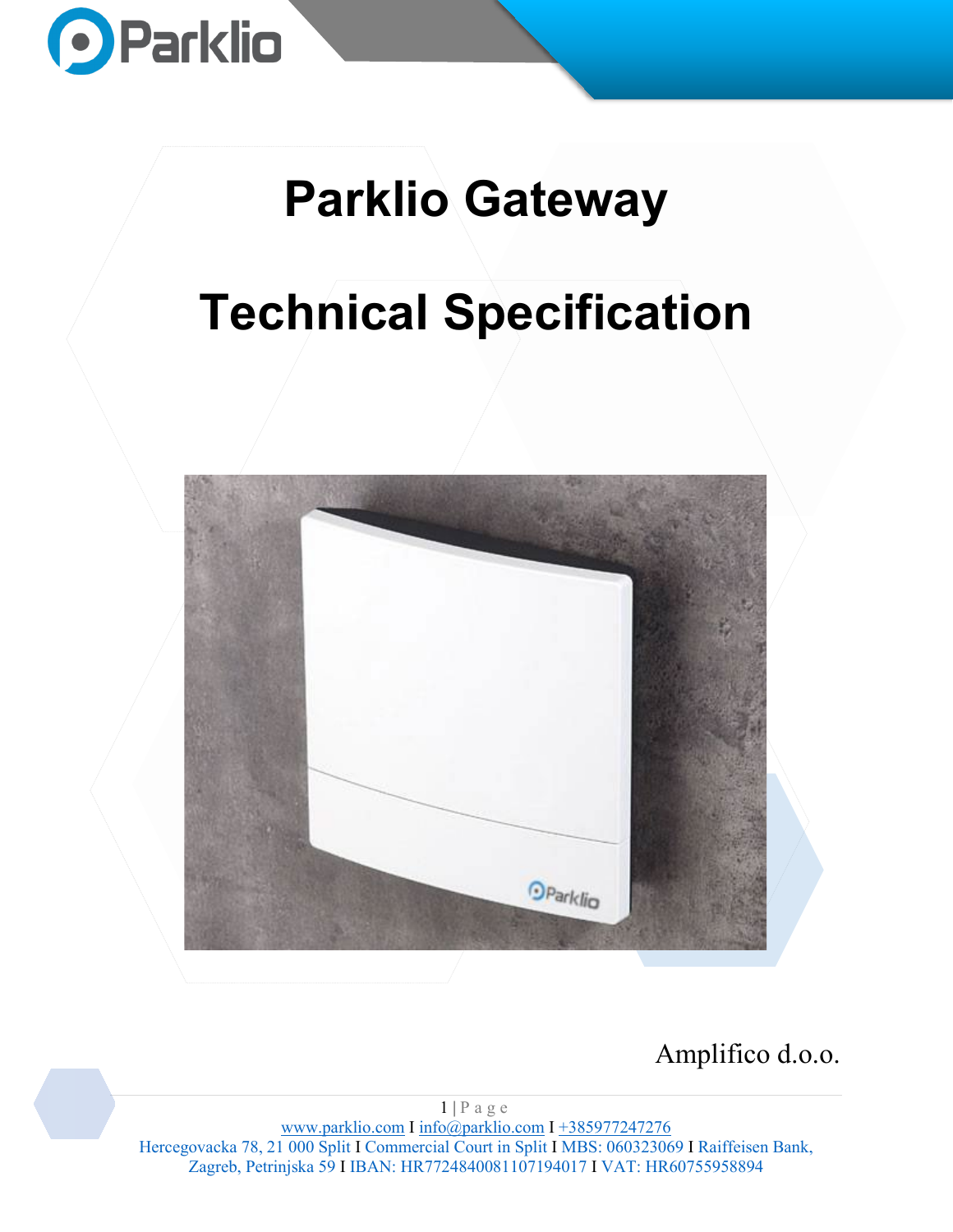

### **Contents**

2 | Page [www.parklio.com](http://www.parklio.com/) I [info@parklio.com](mailto:info@parklio.com) I +385977247276 Hercegovacka 78, 21 000 Split I Commercial Court in Split I MBS: 060323069 I Raiffeisen Bank, Zagreb, Petrinjska 59 I IBAN: HR7724840081107194017 I VAT: HR60755958894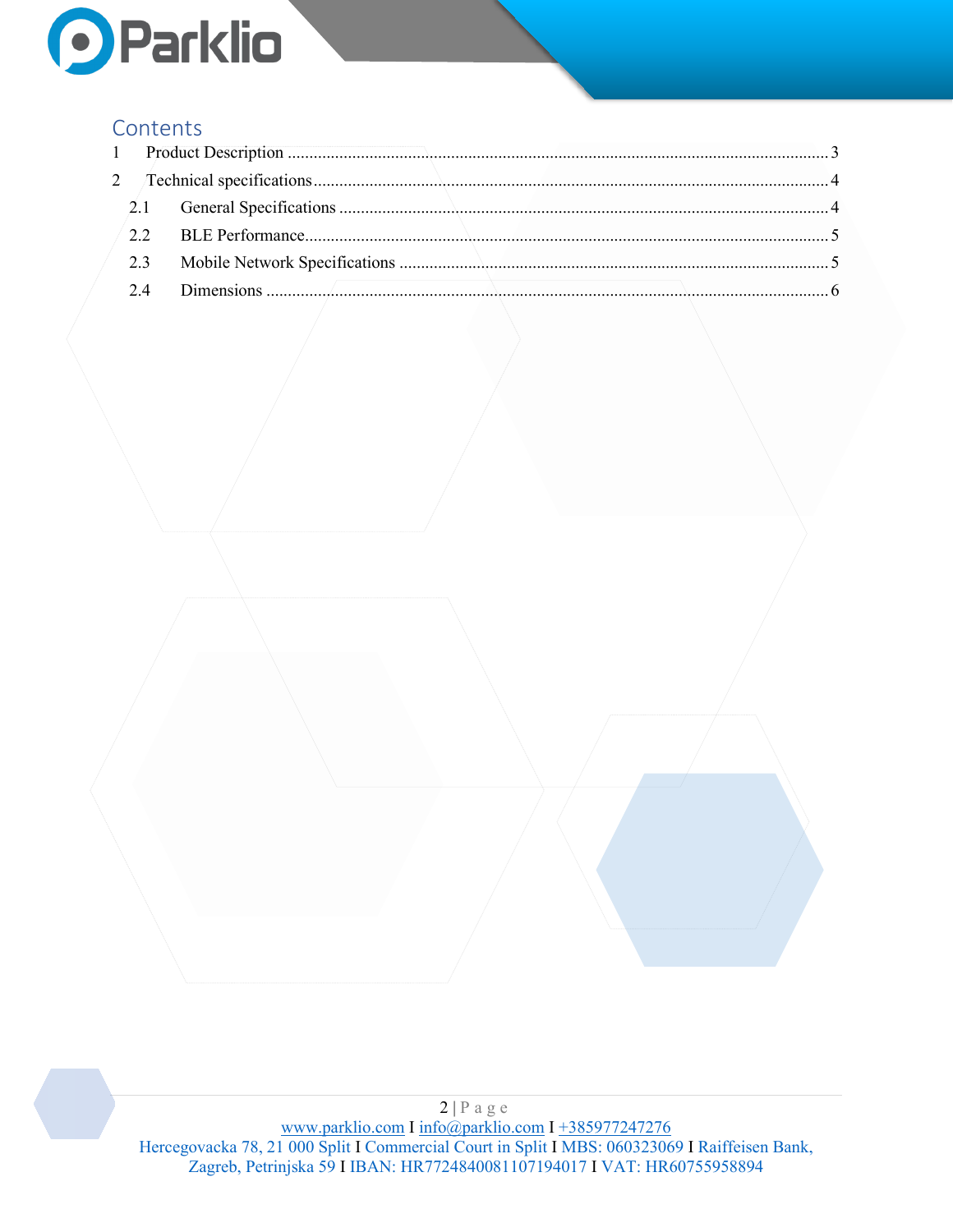

## <span id="page-2-0"></span>1 Product Description

Parklio Gateway enables remote control and monitoring of Parklio devices via the Internet. It can monitor and control up to 20 Parklio devices in a radius of up to 90 m. To install the gateway mount it on a standard pole or on a wall and plug in the power. The gateway features an Ethernet connection and a Mobile network connection for remote areas. The gateway is rated for operation in outdoor and indoor environments with temperatures ranging from -20  $\rm{^{\circ}C}$  to +60  $\rm{^{\circ}C}$ .

After plugging in the gateway and completing the setup the gateway can be used to monitor the state and control any nearby Parklio BLE products.

The packaging includes:

- 1 x Parklio Gateway
- 1 x Pole mount bracket
- 1 x Pole mounting hose clamp
- 4 x M4 Screws for the pole mount bracket
- $3 \times \emptyset$ 6 mm plastic wall plugs with screws (for wall mounting)
- 1 x Ethernet Cable waterproof connector
- 1 x Waterproof Power Connector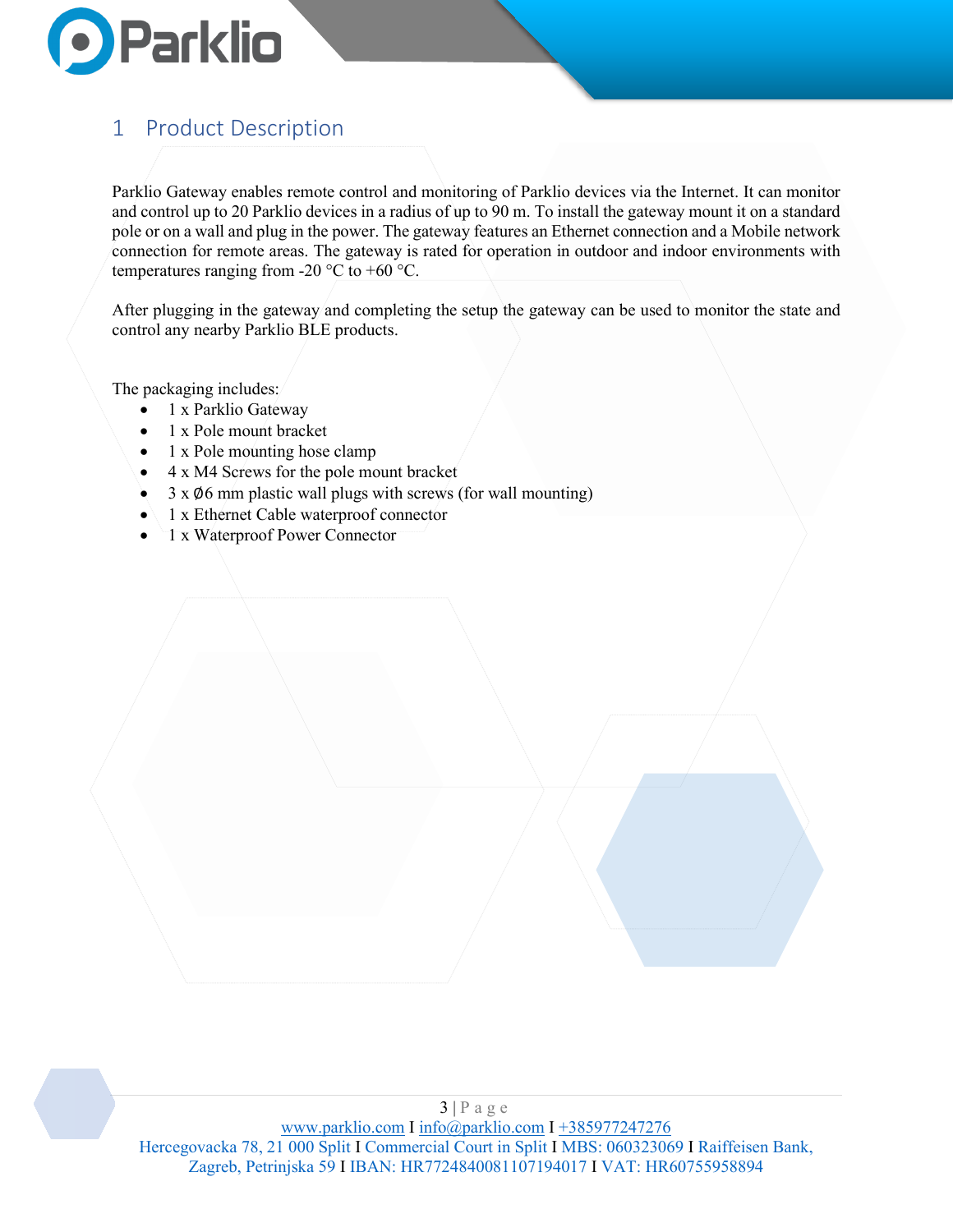

# <span id="page-3-0"></span>2 Technical specifications

#### <span id="page-3-1"></span>2.1 General Specifications

| Parameter                    | Value                                                          |               |
|------------------------------|----------------------------------------------------------------|---------------|
| <b>Input Voltage</b>         | 85 VAC $\sim$ 264 VAC                                          |               |
|                              | $120$ VDC $\sim$ 370 VDC                                       |               |
| Frequency                    | 47 Hz $\sim$ 440 Hz                                            |               |
| <b>AC Current (Typ.)</b>     | $0.15$ A $/$ 230 VAC <sup>(1)</sup>                            |               |
| <b>Inrush current</b>        | 40 A / 230 VAC                                                 |               |
| <b>Working temperature</b>   | $-20 °C \sim +60 °C$                                           |               |
| range                        |                                                                |               |
| <b>Working humidity</b>      | Up to 90% RH                                                   |               |
| <b>Ingress rating</b>        | IP65                                                           |               |
| <b>Dimensions</b>            | 220 mm x 220 mm x 50 mm (H x W x D)                            |               |
| Pole mount diameter          | $\emptyset$ 60 mm - Ø $100$ mm                                 |               |
| Weight                       | 750 g                                                          |               |
| <b>LED</b>                   | 4 status LED's                                                 |               |
| <b>LAN</b>                   | 10/100BASE-T with waterproof connector                         |               |
| <b>Wireless Connectivity</b> | <b>BLE</b>                                                     |               |
|                              | LTE with 3G/2G fallback                                        |               |
| <b>Over-the-Air upgrades</b> | Yes                                                            |               |
| Antenna interface            | Internal BT and 4G/3G/2G antennas                              |               |
| Color                        | Lava and white grey                                            |               |
| Max. supported devices       | Max. 20 Parklio BLE devices can be associated with one gateway |               |
| <b>Regulatory standards</b>  | $EN60950-1:2006+A1:2010+A11:2009+A12:2011$                     |               |
|                              |                                                                |               |
|                              | EN 300 328                                                     | EN 61000-6-2  |
|                              | EN 300 440                                                     | EN 61000-4-2  |
|                              | EN 301 489 - 1                                                 | EN 61000-4-3  |
|                              | EN 301 489 - 3                                                 | EN 61000-4-4  |
|                              | EN 301 489 - 17                                                | EN 61000-4-5  |
|                              | EN 55024                                                       | EN 61000-4-6  |
|                              | EN 55032                                                       | EN 61000-4-8  |
|                              | EN 61000-6-3                                                   | EN 61000-4-11 |
|                              | EN 61000-3-2                                                   |               |
|                              | EN 61000-3-3                                                   |               |
|                              |                                                                |               |

(1) Parklio Gateway power supply input is protected with a 0.5 A 250 VAC fuse. The fuse is not user replaceable.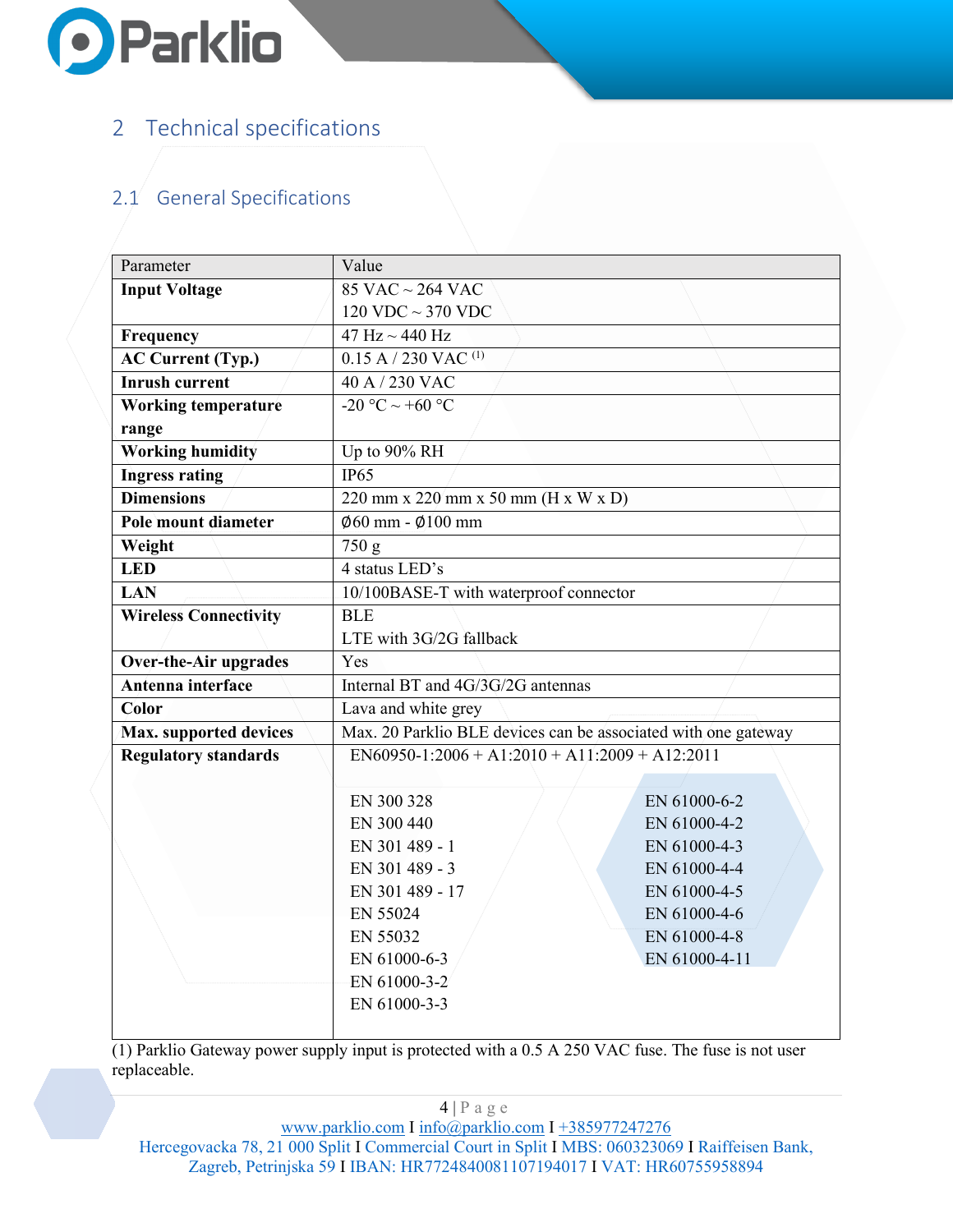

#### <span id="page-4-0"></span>2.2 BLE Performance

| Parameter                   | Value                        |
|-----------------------------|------------------------------|
| <b>Transmission power</b>   | 8 dBm                        |
| <b>RF Power Accuracy</b>    | $\pm 2.5$ dB                 |
| <b>Receiver sensitivity</b> | $-93$ dBm                    |
| <b>Max.</b> simultaneous    |                              |
| connections                 |                              |
| <b>Frequency range</b>      | 2402 MHz $\sim$ 2480 MHz     |
| Range                       | 50 m in open space           |
| Antenna                     | Internal PCB mounted antenna |
| <b>Scanning process</b>     | Scan every 15 seconds        |

#### <span id="page-4-1"></span>2.3 Mobile Network Specifications

The following parameters are given for EMEA<sup>(2)</sup>, Korea, Thailand and India regions.

| Parameter            | Value                             |  |
|----------------------|-----------------------------------|--|
| <b>LTE-FDD Bands</b> | B1/B3/B5/B7/B8/B20                |  |
| <b>LTE-TDD Bands</b> | $B38/B40/B41^{(3)}$               |  |
| <b>WCDMA Bands</b>   | B1/B5/B8                          |  |
| <b>GSM Bands</b>     | 580/900/1800/1900 MHz             |  |
| <b>Diversity</b>     | Rx Diversity, DL MIMO 2 x 2 $(4)$ |  |

(2) EMEA – Europe, Middle East and Africa

(3) B41 does not support full-frequency and the bandwidth of it is 2555 MHz $\sim$  2655 MHz.

(4) Rx Diversity is not supported for LTE B5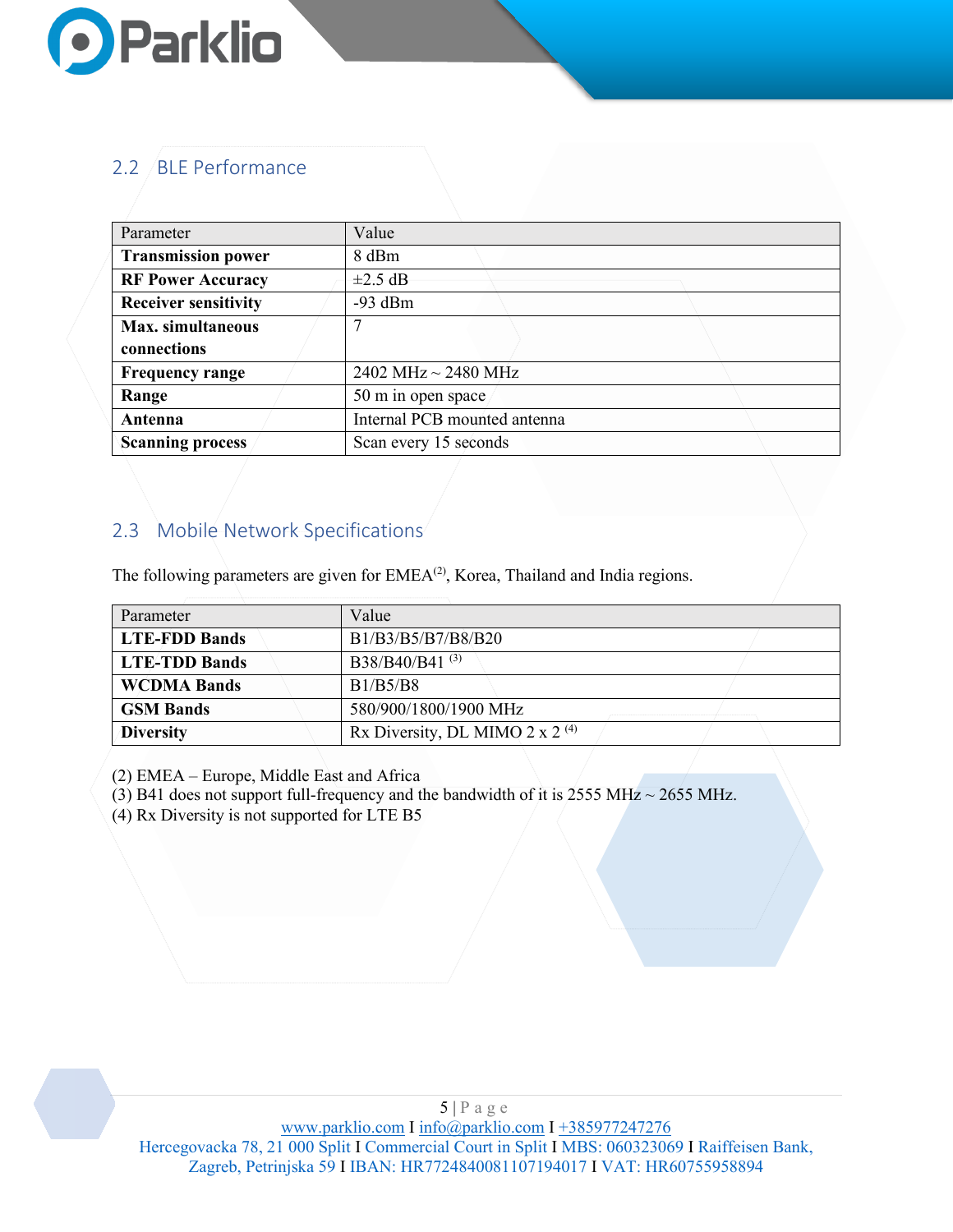

#### <span id="page-5-0"></span>2.4 Dimensions

#### Case dimensions:



 $6 | P$ a g e [www.parklio.com](http://www.parklio.com/) I [info@parklio.com](mailto:info@parklio.com) I +385977247276 Hercegovacka 78, 21 000 Split I Commercial Court in Split I MBS: 060323069 I Raiffeisen Bank, Zagreb, Petrinjska 59 I IBAN: HR7724840081107194017 I VAT: HR60755958894